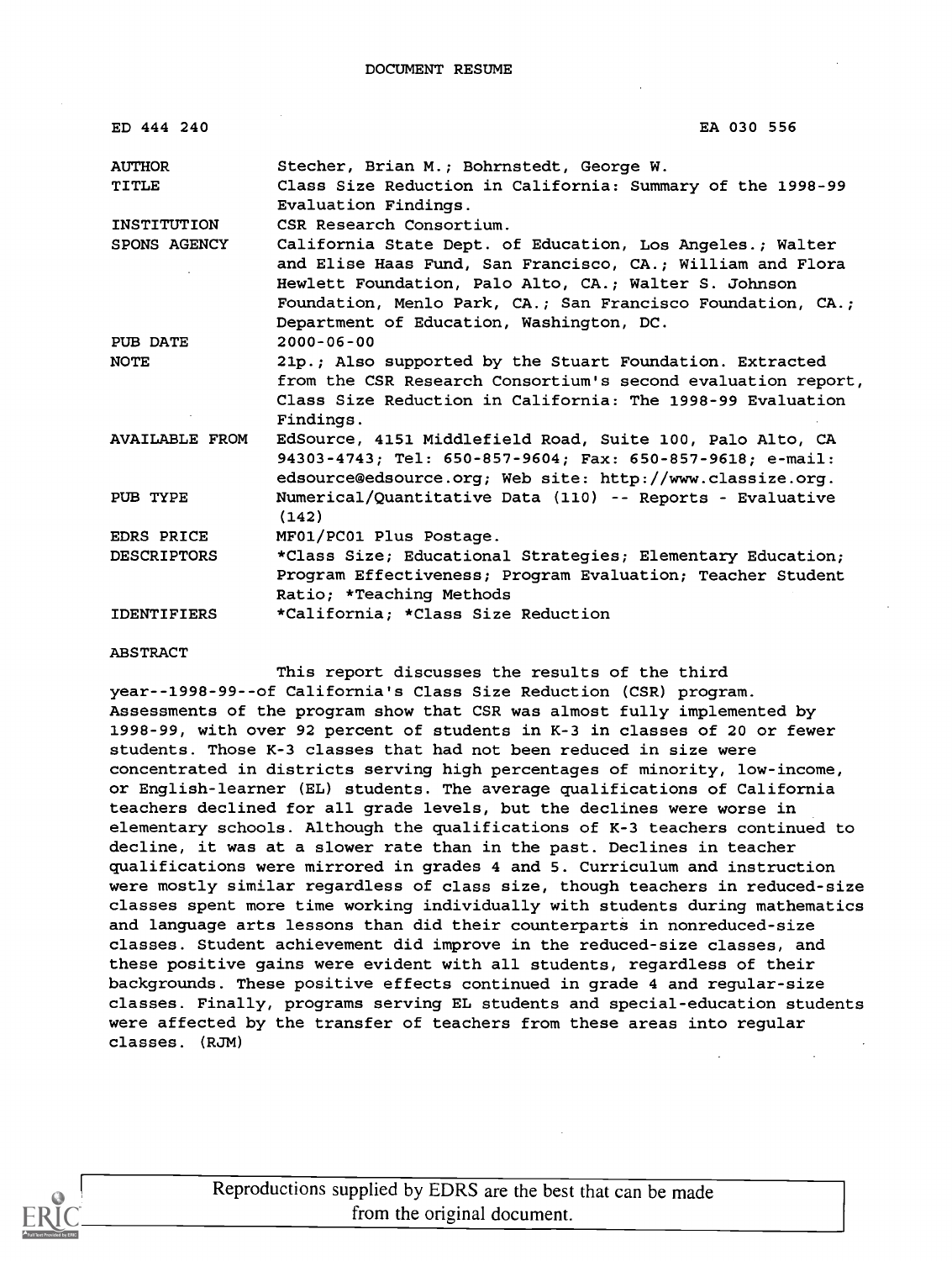

### 4.1 CSRResearchConsortium a partnership researching California's class size reduction reform

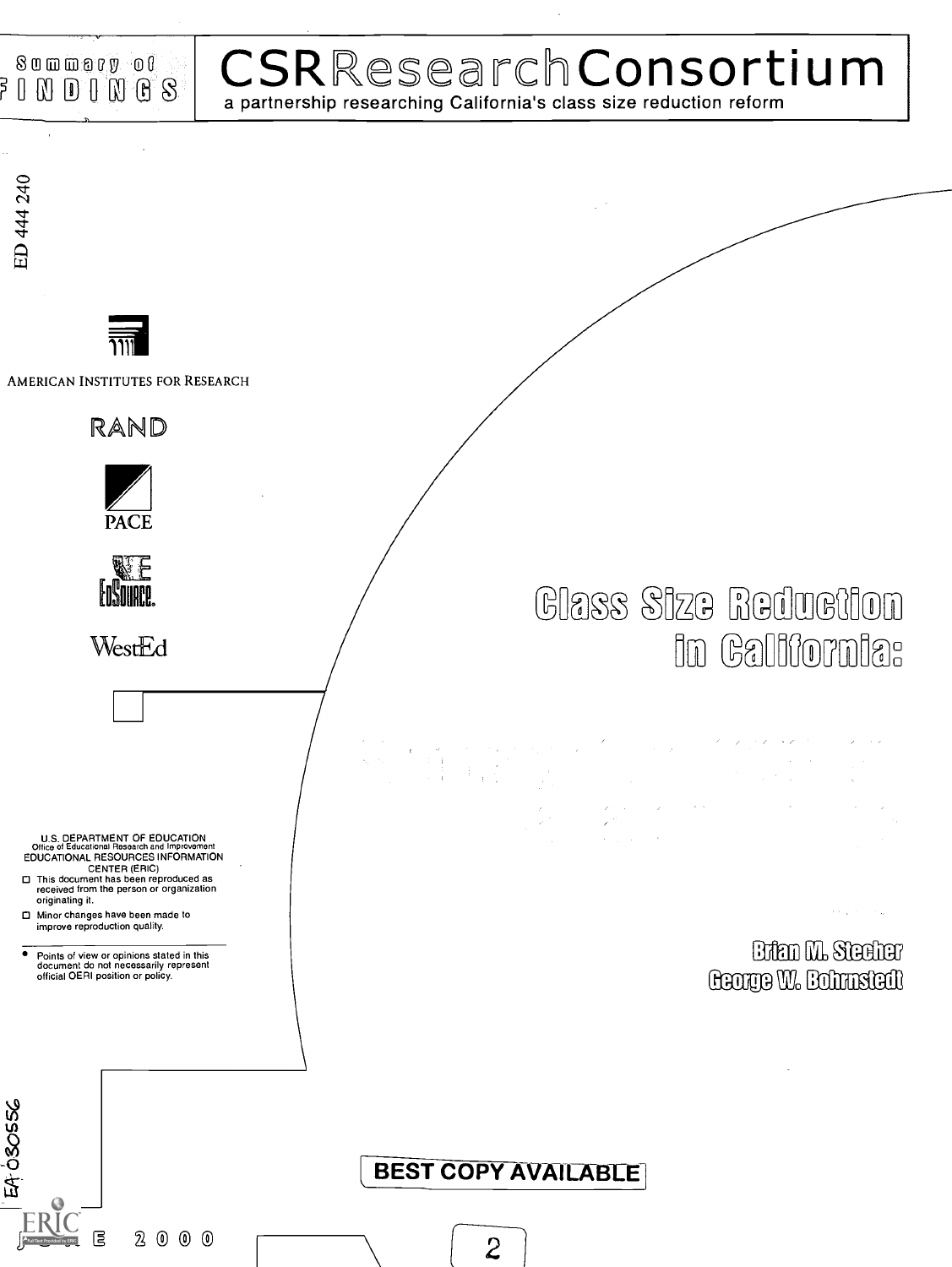

### **CSRResearchConsortium** a partnership researching California's class size reduction reform

#### **Class Size Reduction in California:** Summary of the 1998–99 Evaluation Findings

#### **Consortium Members**

AIR George W. Bohrnstedt Ed Wiley Carol Studier Thomas B. Parrish

#### RAND

Dominic J. Brewer Delia Burroughs Tammi Chun Daniel F. McCaffrey Robert Reichardt Cathleen Stasz Brian M. Stecher Georges Vernez

PACE Gerald C. Hayward, Sacramento Michael W. Kirst, Stanford University

**EdSource** Lisa Carlos Jackie Teague Trish Williams

**WestEd** Joan McRobbie

### Consortium Funders<br>**Miles**

California Department of Education The Walter and Elise Haas Fund The William and Flora Hewlett Foundation The Walter S. Johnson Foundation The San Francisco Foundation The Stuart Foundation U.S. Department of Education

www.classize.org

© Copyright 2000 California Department of Education. All rights reserved.

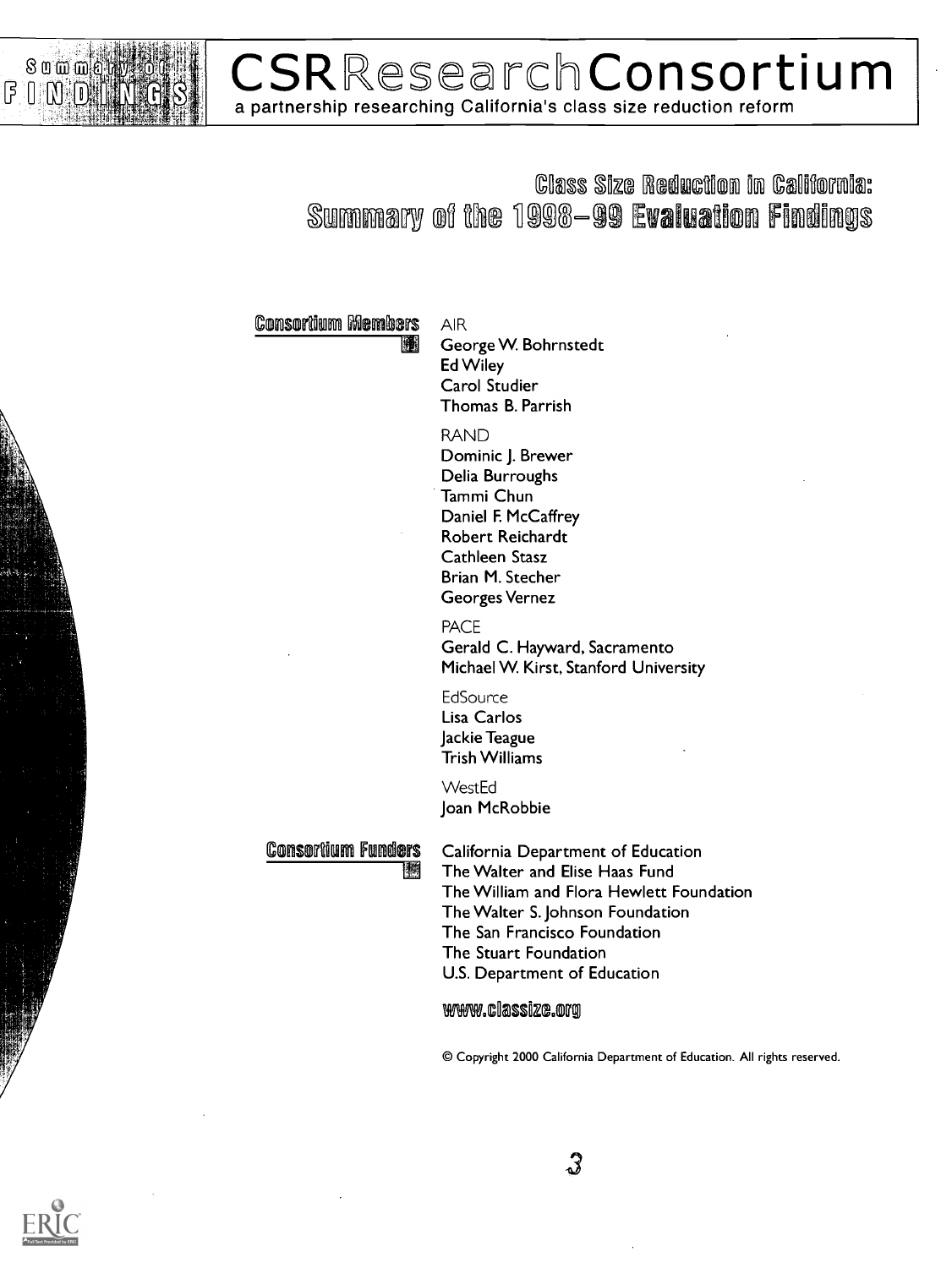#### **CSRResearchConsortium FINDINGS** a partnership researching California's class size reduction reform

### Class Size Reduction in California: Summary of the 1998-99 Evaluation Findings

#### **Consortium Members AIR**

Summary of

George W. Bohrnstedt Ed Wiley Carol Studier Thomas B. Parrish

RAND

Dominic J. Brewer Delia Burroughs Tammi Chun Daniel F. McCaffrey Robert Reichardt Cathleen Stasz Brian M. Stecher. Georges Vernez

PACE Gerald C. Hayward, Sacramento Michael W. Kirst, Stanford University

**EdSource** Lisa Carlos Jackie Teague Trish Williams

WestEd Joan McRobbie

Consortium Funders California Department of Education The Walter and Elise Haas Fund The William and Flora Hewlett Foundation The Walter S. Johnson Foundation The San Francisco Foundation The Stuart Foundation U.S. Department of Education

3

#### www.classize.org

© Copyright 2000 California Department of Education. All rights reserved.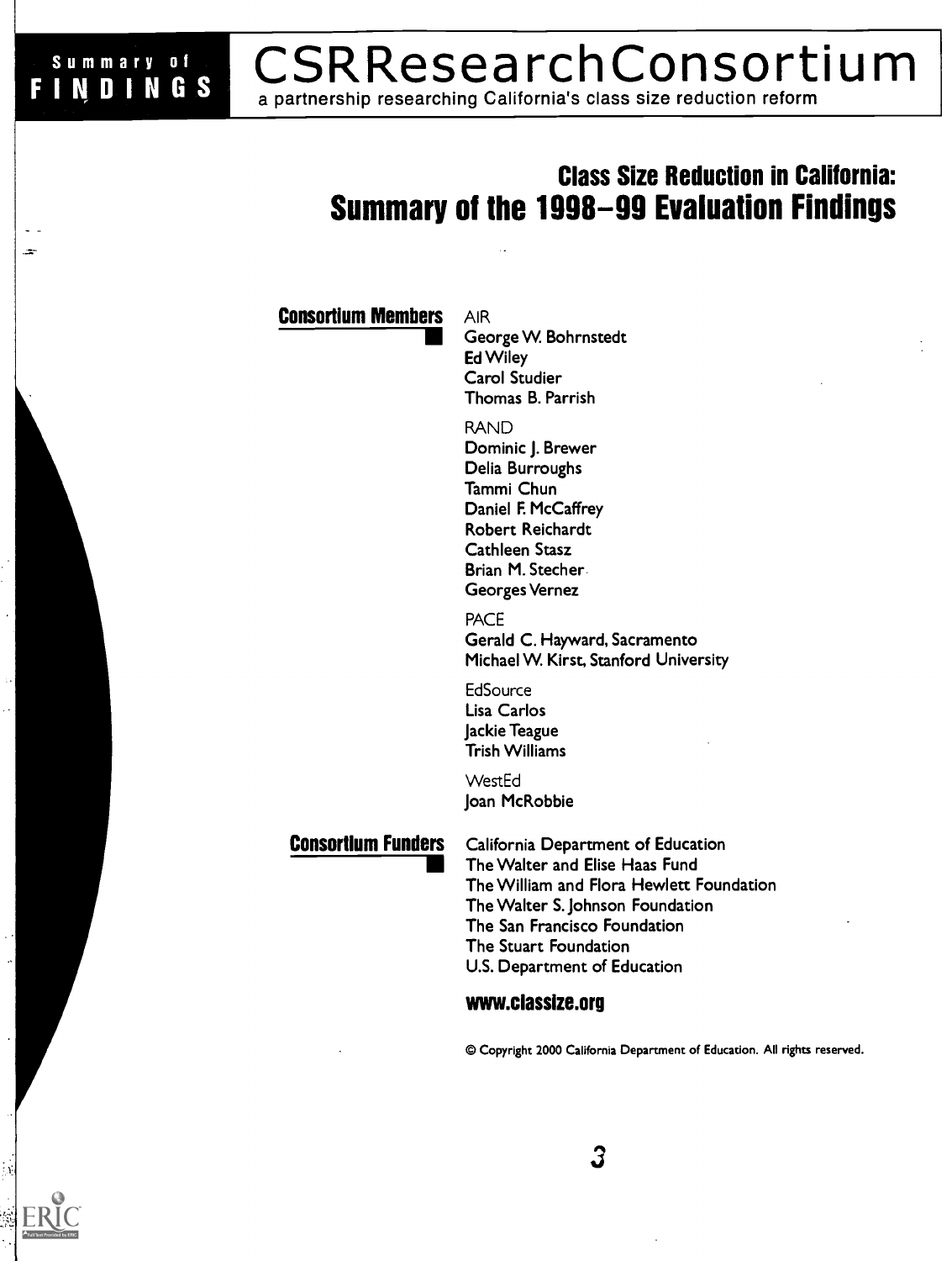# Summary of  $\mathsf{CSRRes}$ esearching California's class size reduction reform

a partnership researching California's class size reduction reform

### Table of Contents

| <b>Background</b>                                                                                              | 3              |
|----------------------------------------------------------------------------------------------------------------|----------------|
| <b>Results</b>                                                                                                 | 4              |
| CSR is Nearing Full Implementation                                                                             | 4              |
| Teacher Qualification Levels Declined in Grades K-12, But the Decline Was Greatest<br>in the Elementary Grades | 6              |
| Decline in Teacher Qualifications Was Greatest in Schools Serving Students Most in Need                        | 7              |
| Reduced Size Classes Provided More Individual Instruction But Not Different Curriculum                         | 9              |
| Small Improvement in Third-Grade Student Achievement Persisted into Fourth Grade                               | $\overline{0}$ |
| <b>CSR and Special Populations</b>                                                                             | 12             |
| <b>Important Caveats</b>                                                                                       | 3              |
| <b>Implications</b>                                                                                            | 14             |

4

## **CESS SIZE RETURIOT** in ealtichter

# Summary of the 1998-99 Evaluation Findings

This summary has been extracted from the CSR Research Consortium's second evaluation report, Class Size Reduction in California: The 1998-99 Evaluation Findings.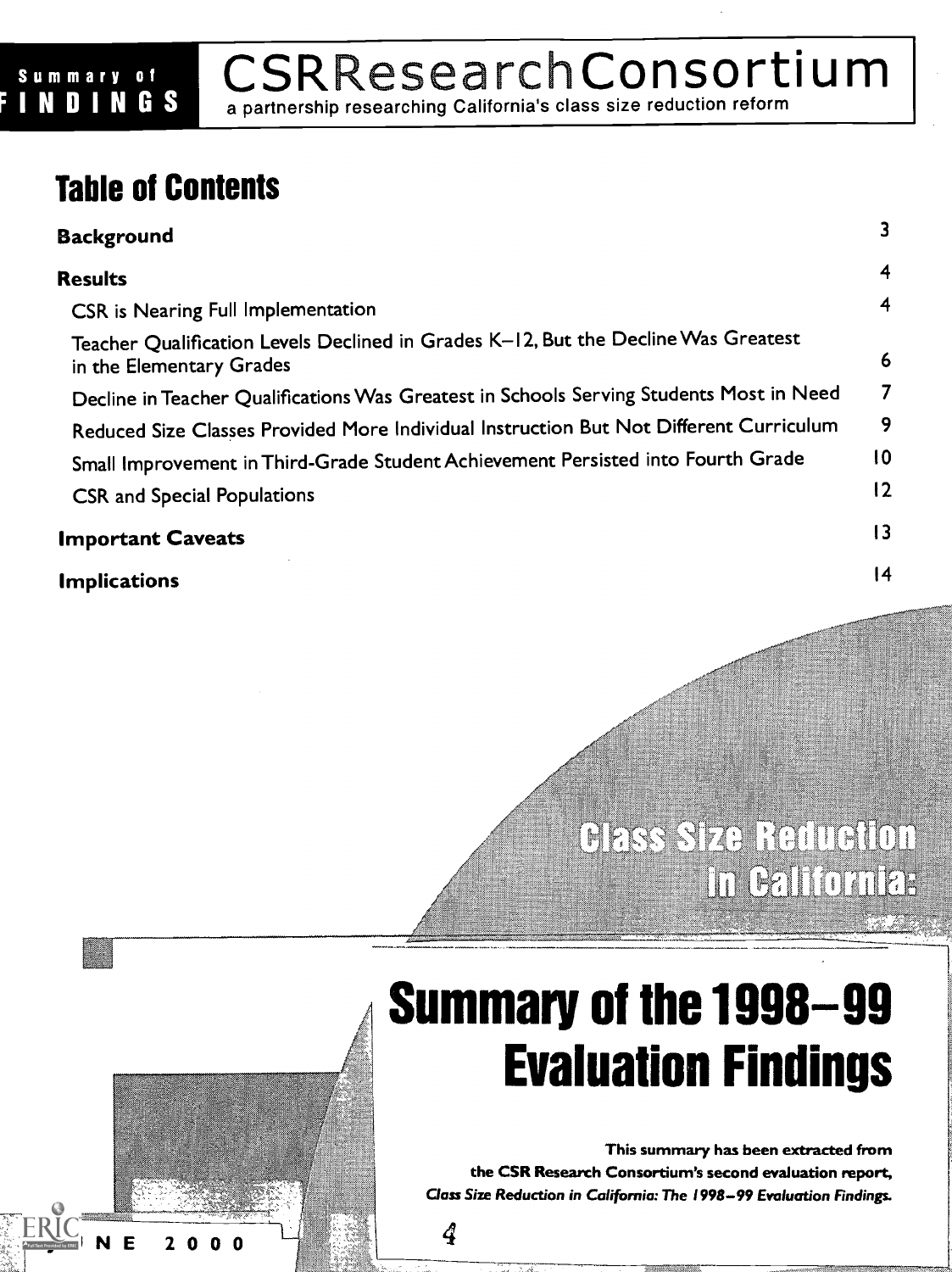Since we first reported on California's Class Size Reduction (CSR) program in June of last year, the national interest in reducing the size of classes in America's schools as a way to improve education has continued to grow. During the current school year (1999-2000), federal funds for reduced size classes became available for the first time, additional states initiated reduction programs, and California's CSR effort approached full implementation. In addition, expectations about the benefits of reduced size classes have remained high, partly because ongoing analyses of Tennessee's Student/Teacher Achievement Ratio (STAR) project found that the benefits of small classes in kindergarten through third grade are sustained well into high school.

Last year's CSR report,<sup>1</sup> the first in a planned series of four, presented our evaluation of the first two years of the CSR program—1996–97 and 1997–98.<sup>2</sup> We documented what turned out to be an extremely rapid implementation of reduced size classes in California's schools and confirmed that third-grade students in reduced classes did indeed perform better on achievement tests than third graders in non-reduced classes, although the difference was small. However, we also pointed out that the program was just beginning and that its implementation had been uneven, with those most in need-minority students, students from low-income families,<sup>3</sup> and students not fully proficient in the English language<sup>4</sup>—being least likely to be in reduced size classes. Furthermore, the need for teachers grew as program implementation proceeded, resulting in many less-qualified teachers being hired into the school system. And the greatest increases in the number of teachers with lower qualifications were seen in schools with high proportions of the same groups of historically disadvantaged students.

In this second report in the series, we revisit our earlier findings as we examine what happened during 1998-99, the third year of the program. Our major findings for 1998-99 can be summarized as follows:

- The CSR program was almost fully implemented by 1998-99. Over 92 percent of  $\blacksquare$ California students in kindergarten through third grade  $(K-3)$  were in classes of 20 or fewer.
- K-3 classes that had not been reduced in size were concentrated in districts serving high percentages of minority, low-income, or English learner (EL) students.

<sup>&</sup>lt;sup>4</sup> Students for whom English is a second language and who are not fully proficient in English are often referred to as limited English proficient (LEP), English language learners (ELL), or English learners (EL). We use EL throughout this year's report because tis is the term used in the California law that implemented Proposition 227. Passed by the voters of California in 1998, Proposition 227 banned the implementation of bilingual education except under special parental waiver conditions.



Bohrnstedt, G.W., & Stecher, B.M. (Eds.). (1999). Class size reduction in California: Early evaluation findings, 1996-1998. (CSR Research Consortium, Year I Evaluation Report). Palo Alto, CA: American Institutes for Research.

<sup>&</sup>lt;sup>2</sup> Evaluation efforts were not funded until the second year of the CSR program, so the first report covered both the first and second years.

<sup>&</sup>lt;sup>3</sup> Students are referred to as low-income or as being from low-income families in this report if state records classify them as receiving public assistance in the form of Aid to Families with Dependent Children (AFDC) or its successor in California, Ca1WORKS.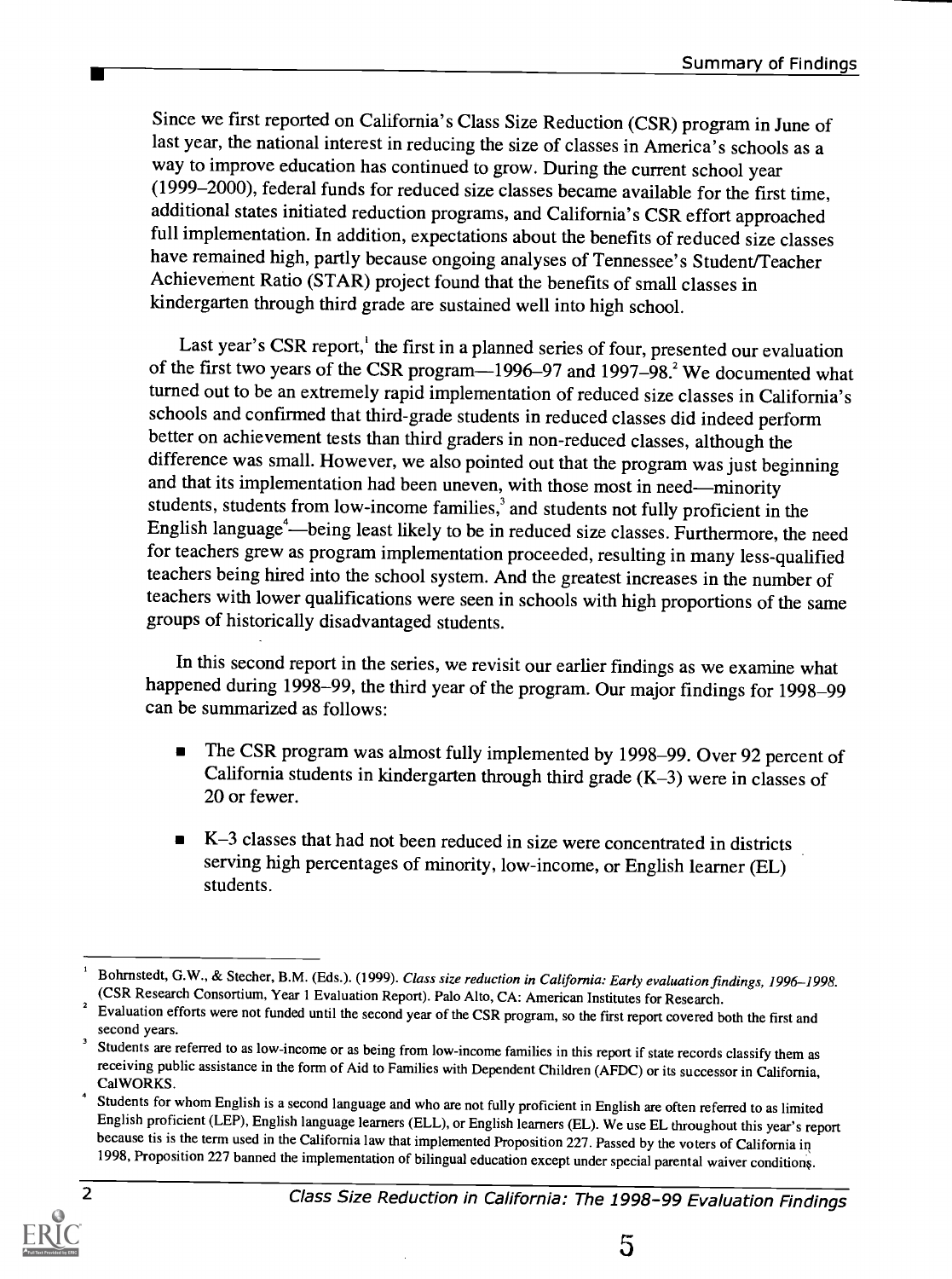- The average qualifications (that is, education, credentials, and experience) of California teachers declined during the past three years for all grade levels, but the declines were worse in elementary schools.
- The qualifications of K-3 teachers continued to decline in this third year of the CSR program, but at a slower rate than in the past; and schools serving lowincome, minority, or EL students continued to have fewer well-qualified teachers than did other schools. Moreover, the declines in teacher qualifications observed in K-3 during the program's first three years were mirrored in grades 4 and 5, as were the inequities between schools in terms of teacher qualifications.
- Curriculum and instruction were generally similar regardless of class size. However, teachers in reduced size classes spent more time working individually with students during mathematics and language arts lessons than did their counterparts in non-reduced size classes. The added individual work included doing more frequent sustained work with individual students who were having reading problems.<sup>5</sup> Also, students in reduced classes were less disruptive during lessons than were students in non-reduced classes.
- There was again a small positive gain in student achievement associated with being in a reduced size class, as measured in grade 3, and this gain was realized equally by all students, regardless of their background characteristics. For students who had been in a reduced class in grade 3 in 1997-98, this small positive effect persisted even after they returned to a non-reduced size class in grade 4.
- Programs serving EL students and special education students were further affected by transfers of teachers from these areas into regular classes.

These findings point to specific issues that educators and policymakers need to address if they are to maximize the benefits of California's CSR program. Our recommendations are presented at the end of this summary.

#### **BACKGROUND**

The California program to reduce class size began in 1996 when California's state legislature passed SB 1777, a reform measure aimed at cutting class size in the early school grades from what had been an average of 28 students to a maximum of 20. To our knowledge, the CSR initiative was and still is the largest state educational reform in history: This voluntary program currently costs over \$1.5 billion per year and affects over 1.8 million students. In 1998-99, the year covered by this report and the third year of the program, California school districts that chose to participate received just over \$800 for each K-3 student enrolled in a class of 20 or fewer students.

<sup>5</sup> Sustained individual work means five or more consecutive minutes of assistance.



Class Size Reduction in California: The 1998-99 Evaluation Findings 3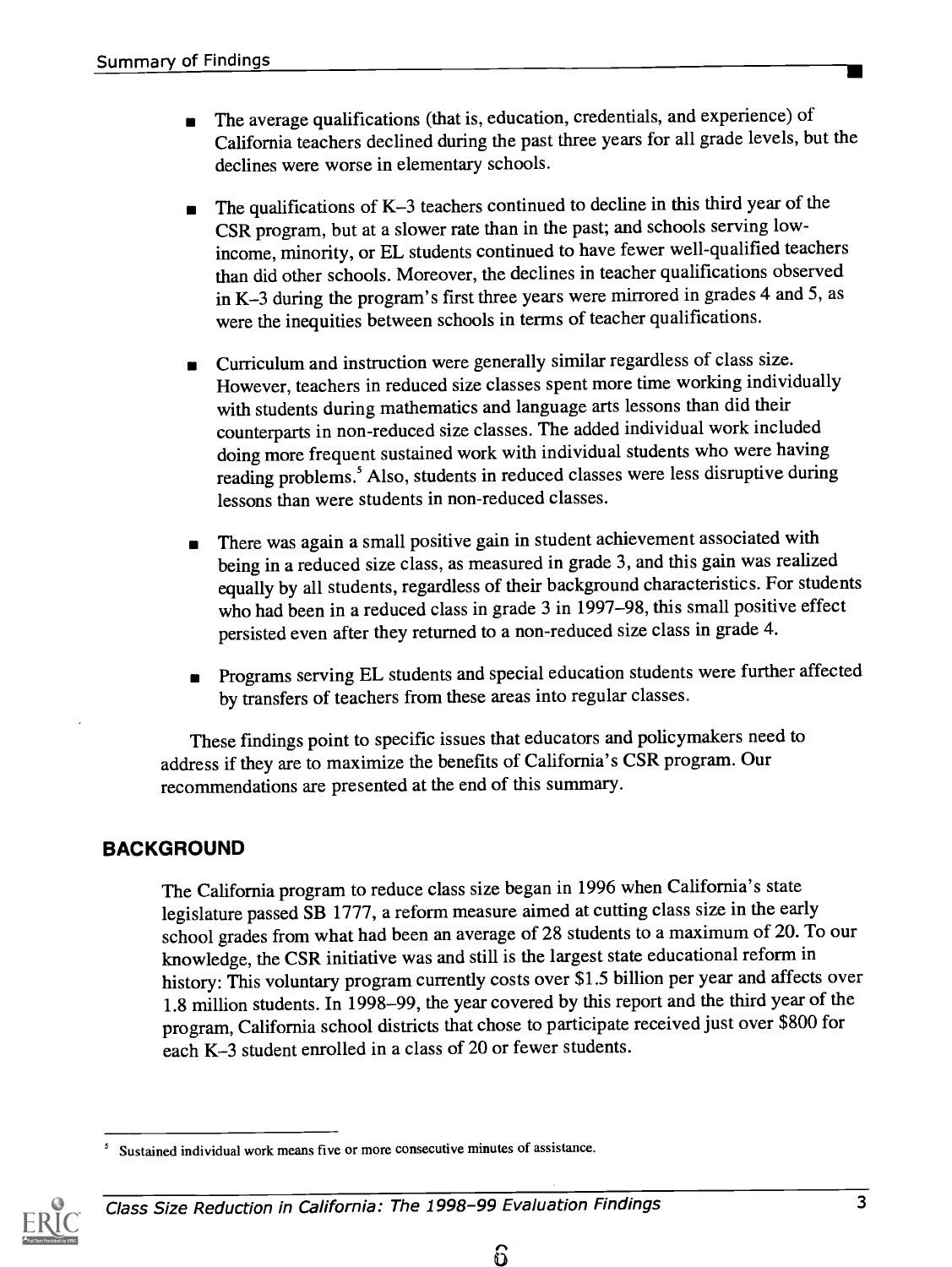The high expectations educators and policymakers hold for the program are based in large part on the results of a class size reduction experiment conducted in Tennessee from 1985 to 1990. Known as the Tennessee STAR (Student/Teacher Achievement Ratio) project, this educational improvement effort produced relatively large achievement gains for all students, as measured by their scores on the Stanford Achievement Test (SAT-9). Moreover, the gains for low-income and minority students were almost twice as large as those for other students.

However, there are substantial differences between Tennessee's and California's situations, and one cannot assume that the CSR program will automatically produce the same or better results for California's students. The Tennessee program was a carefully controlled experiment involving about 10,000 students, whereas the California program is implemented statewide and serves 1.8 million students. Another difference is that California's program reduces its maximum class size of 33 students down to 20, whereas Tennessee took its class size of 22-26 students down to 13-17. California also serves a student population that is decidedly more ethnically and linguistically diverse. Finally, California schools lack two important ingredients that Tennessee schools did not adequate space and enough qualified teachers for program implementation. These differences between the two programs are large. When considered together, they clearly indicate that California's CSR program must be judged on its own terms rather than as a replication of the Tennessee experiment.

It is also important to understand that the CSR program is not being implemented within a static system. California's schools are undergoing numerous other major educational reforms that involve changes in curriculum standards, state assessments, bilingual education guidelines, teacher certification procedures, and student promotion policies. These interventions and others interact in intricate and complex ways, making it difficult to attribute changes to any single effort, including the CSR program.

#### RESULTS

#### CSR is Nearing Full Implementation

By the end of the third year of CSR (the 1998-99 school year), 98.5 percent of all eligible districts were participating in the program, and 92 percent of California's K-3 students were in reduced size classes (see Figure 1). In other words, CSR had been implemented in about 94,000 classes serving nearly 1.8 million students. This represents an increase over the second year of implementation, when 84 percent of California's K-3 students received instruction in reduced classes. And because the law required that districts first reduce class size in grades 1 and 2, the growth in 1998-99, as might be expected, occurred primarily in kindergarten and grade 3.



Class Size Reduction in California: The 1998-99 Evaluation Findings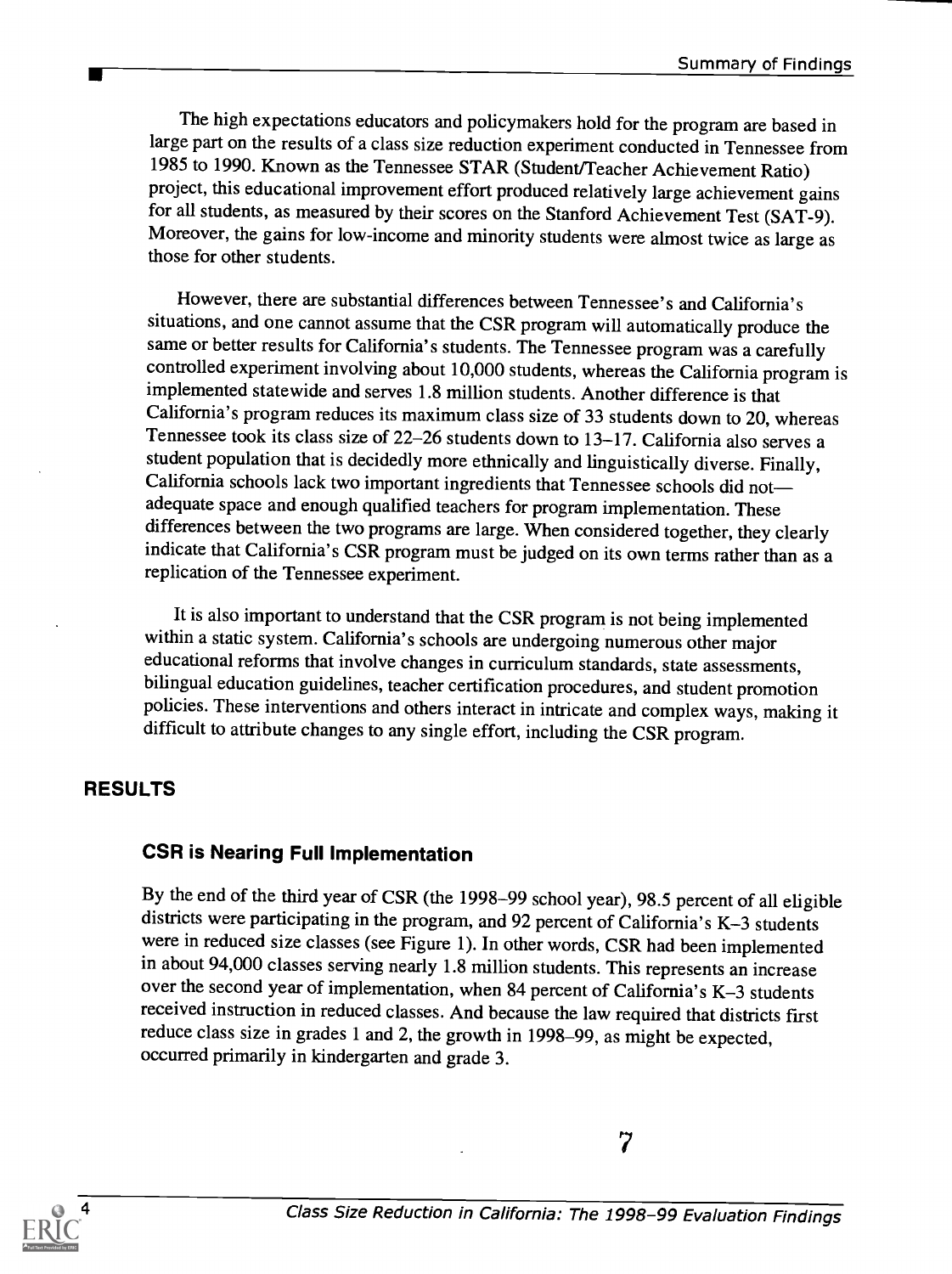



Source: California Department of Education. Retrieved February 24, 1999, from the World Wide Web: http://www.cde.ca.gov/ftpbranch/sfpdiv/classize/facts.htm.

Moreover, 1998-99 saw the elimination of the gap in the extent to which CSR had been implemented in schools serving high versus low percentages of low-income students. And there was a considerable narrowing of the gap between schools serving high and low percentages of minority or EL students.

### BEST COPY AVAILABLE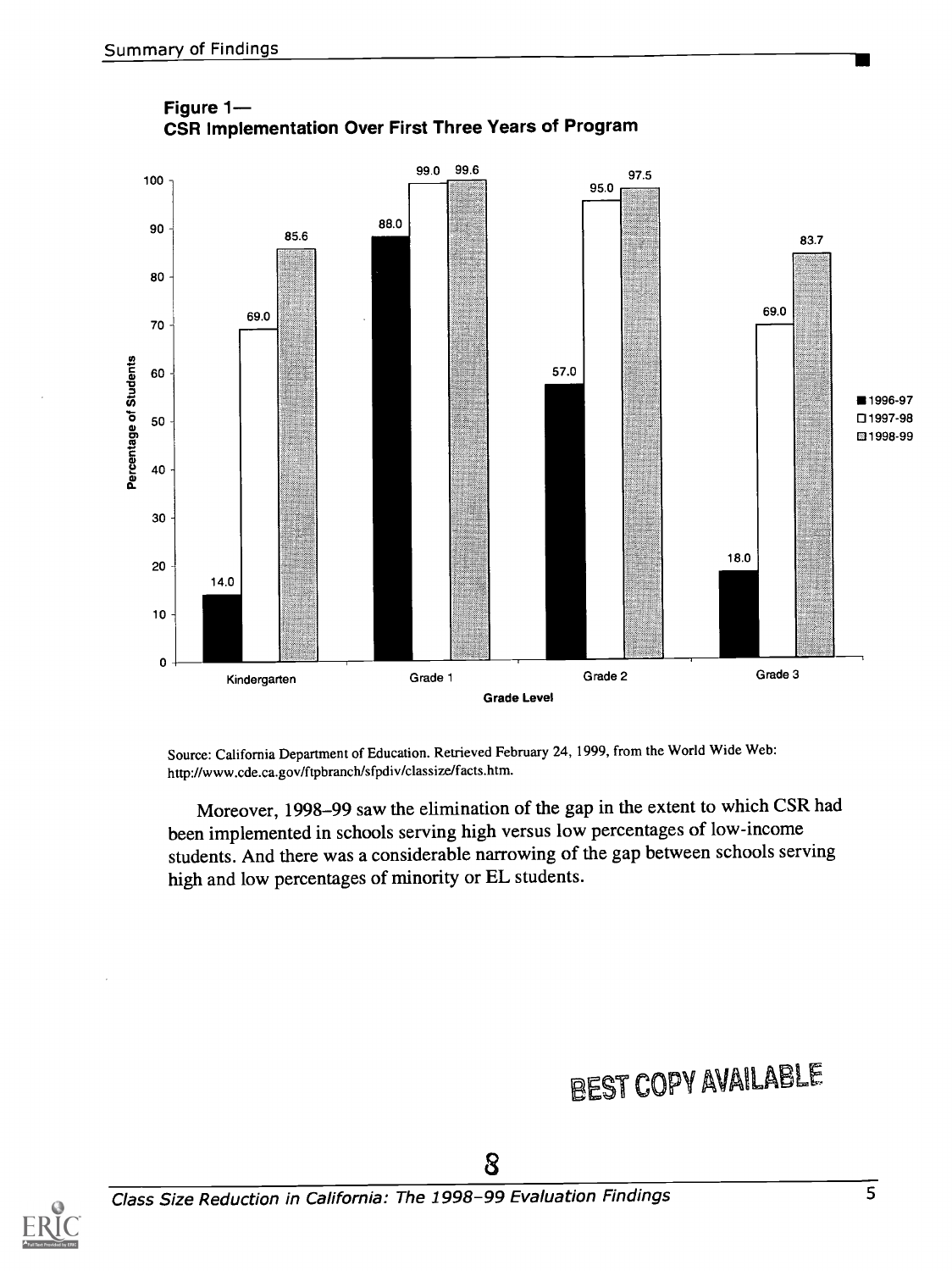Even so, there were still some non-reduced classes (primarily in kindergarten and grade 3), and they were concentrated in schools serving high percentages of Hispanic students. For example, schools whose student body was less than 15 percent Hispanic had 95 percent of their third graders in reduced classes, whereas schools with 45 percent or more Hispanic students had 80 percent of their third graders in the smaller classes. That's a difference of 15 percentage points. The comparable gap at the kindergarten level was 11 percentage points.

## Teacher Qualification Levels Declined in Grades K-12, But the Decline Was<br>Greatest in the Elementary Grades

While CSR was being implemented, the qualifications of California's teacher workforce declined. The proportion of teachers with full credentials decreased in all grades (see Figure 2), as did the proportion of teachers with the minimum level of college education (only a bachelor's degree) and the proportion of experienced teachers (those with more than three years of experience). A number of factors, including the booming state economy and increasing enrollments may have been responsible for this decline.

But the problem of underqualified teachers was greatest in elementary schools, where CSR created the greatest increase in demand. The decline in qualification levels of the K-3 teacher workforce that we described in last year's report continued in 1998-99, although at a much slower pace. And the changes in the teacher workforce that we saw for K-3 were mirrored in grades 4 and 5. That is, the proportions of teachers who were fully credentialed, had college training beyond a bachelor's degree, or had more than three years of experience decreased for grades 4 and 5 at the same rate they decreased for K-3.

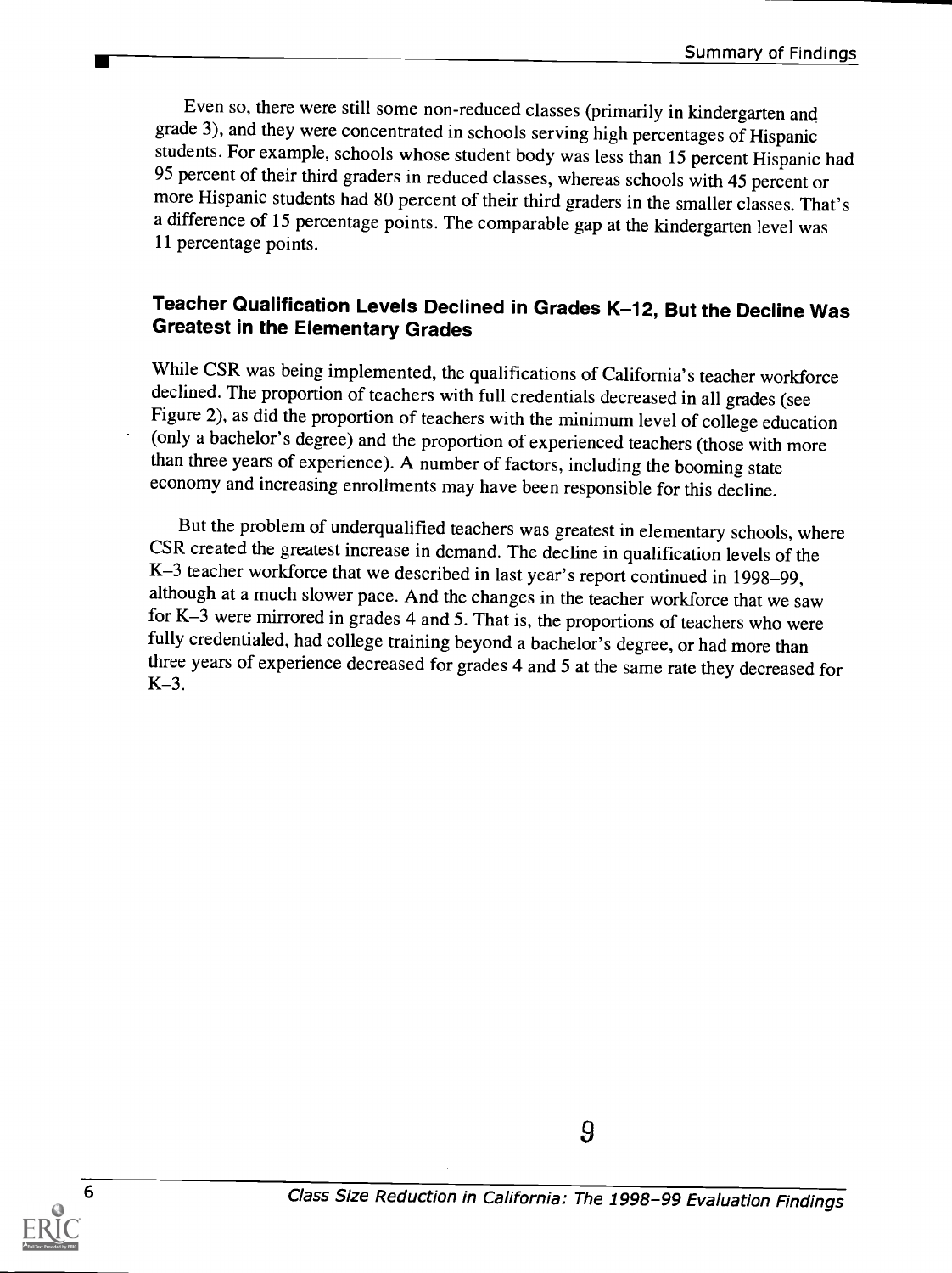

Figure 2 Percentage of Fully Credentialed Teachers, 1995 to 1999

Source: CSR Consortium analysis of California Department of Education, California Basic Education Data System Professional Assignment Information Form (CBEDS-PAIF) data.

#### Decline in Teacher Qualifications Was Greatest in Schools Serving Students Most in Need

The decline in teacher qualifications was greater in elementary schools serving lowincome, EL, or minority students than in other schools (see Figure 3). Elementary schools serving the fewest low-income students saw the proportion of fully credentialed K-3 teachers decrease from 98 to 96 percent from 1995-96 to 1998-99, while schools serving the most low-income students saw the proportion of qualified K-3 teachers decrease from 96 to 80 percent. In 1998-99, the rapid decrease in qualified teachers that happened in the first three years was halted for schools with fewer low-income students, but it continued, though more slowly, for schools with more low-income students.

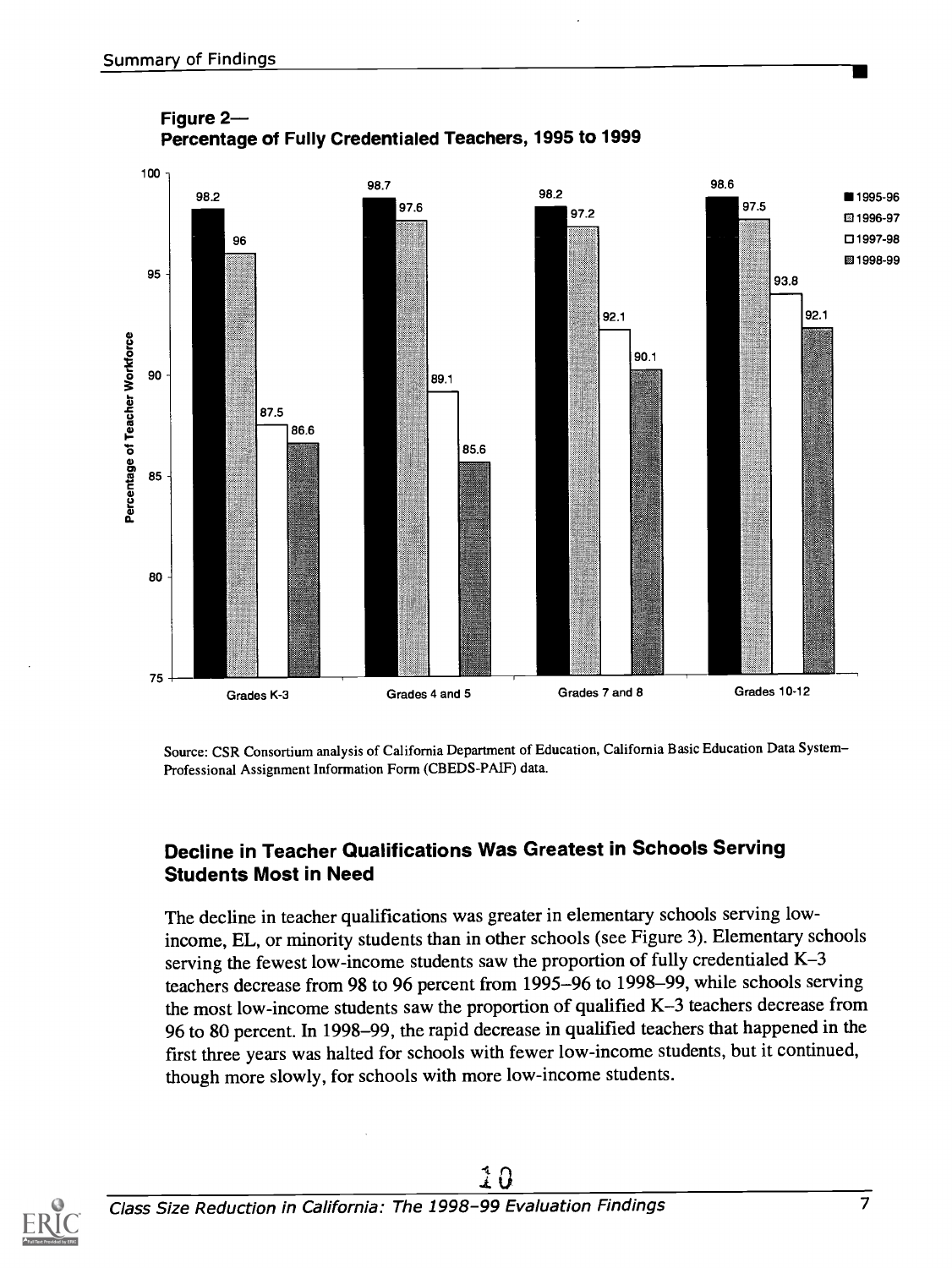

Note: Differences between the top and bottom quartiles in the same years are statistically significant at the 0.01 level. Source: CSR Consortium analysis of California Department of Education, CBEDS-PAIF data.

The uneven decline in teacher qualifications seen in grades K-3 occurred to a lesser extent in all grade levels, K-12. This is illustrated by dividing all schools into four groups based on the percentage of low-income students, and looking at the gap in teacher qualifications between the top and bottom groups (see Figure 4). At every grade level, there was a difference in teacher qualifications between schools with high percentages of low-income students and schools with low percentages of low-income students, and these differences increased from 1995-96 to 1998-99. These gaps were greatest in the elementary grades.

11

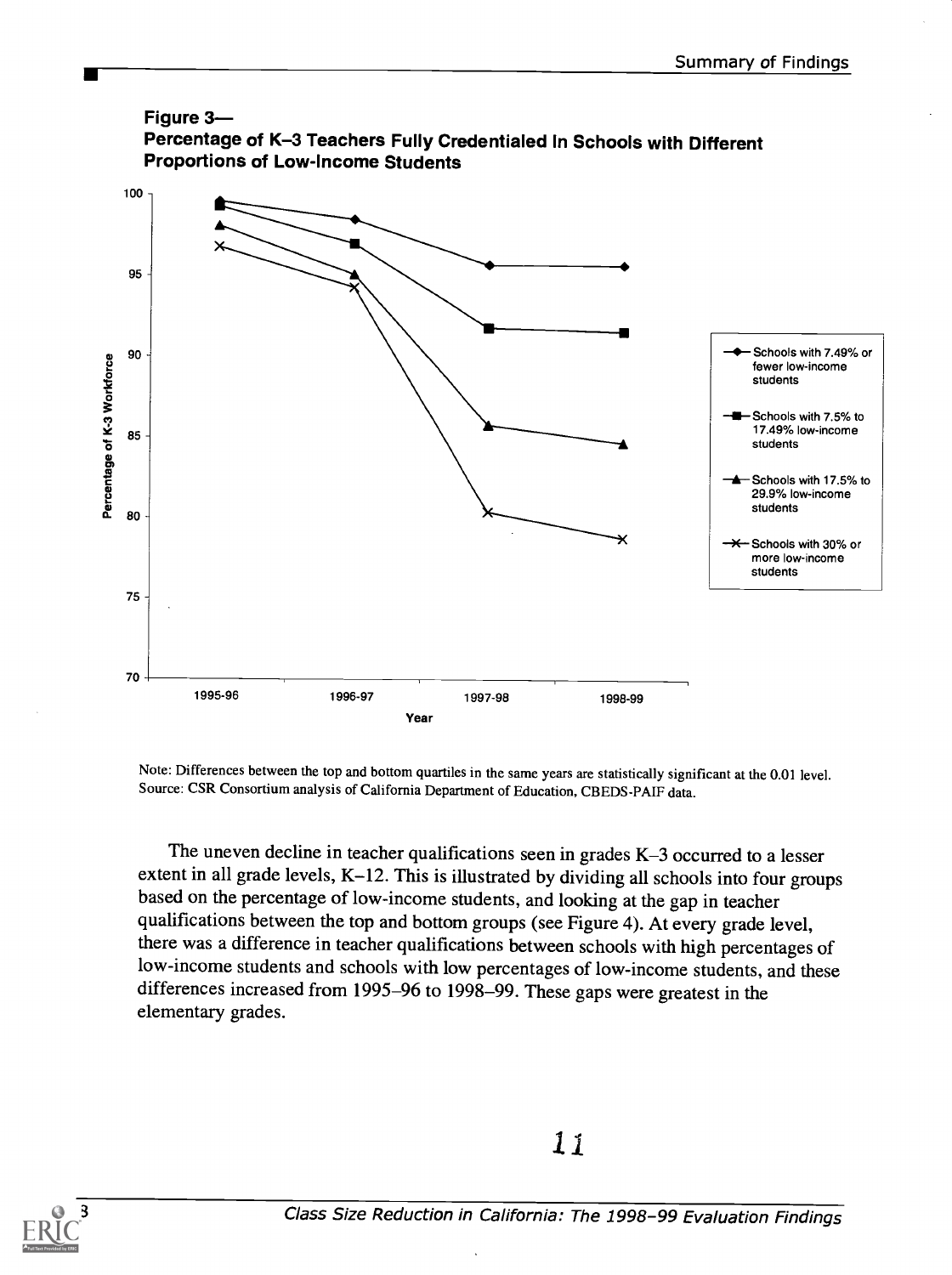



Source: CSR Consortium analysis of California Department of Education, CBEDS-PAIF data.

#### Reduced Size Classes Provided More Individual Instruction But Not Different Curriculum

The survey responses we received from third-grade teachers for 1998-99 were similar to those we had received for the previous school year. They indicate that teachers in reduced size classes, once again, devoted more instructional time to small groups and to working with individual students on mathematics and language arts lessons than did teachers in non-reduced size classes (see Table 1). Moreover, teachers in the smaller classes also continued to provide comparatively more extended attention to poor readers, and were more positive about their ability to assess and meet student needs and to provide students with quick feedback and individual attention. Reduced class size was related to better student discipline in both years as well. In 1997-98, teachers in the smaller classes spent proportionately less time disciplining students than their counterparts in the larger classes

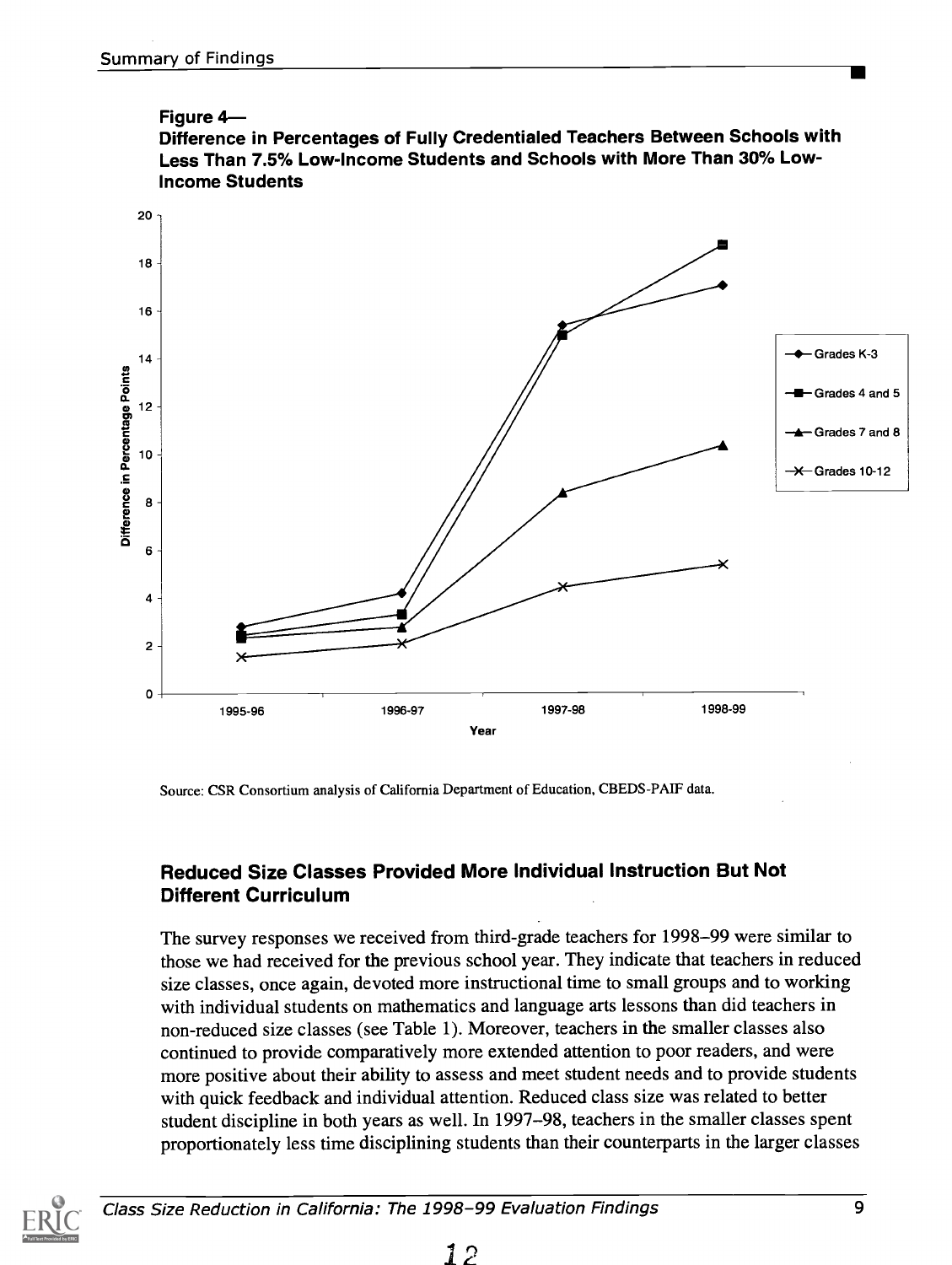did; in 1998-99, the proportion of students who were disruptive during lessons was smaller in the reduced classes.

|                                               | <b>Average Minutes per Day</b> |                 |                |                 |
|-----------------------------------------------|--------------------------------|-----------------|----------------|-----------------|
|                                               | 1997-98                        |                 | 1998-99        |                 |
| <b>Practice</b>                               | <b>Reduced</b>                 | Non-<br>reduced | <b>Reduced</b> | Non-<br>reduced |
| Time with whole class                         | 38.2                           | <b>43.0</b>     | 51.1           | 50.4            |
| Time with large group (5 or more<br>students) | 26.5                           | <b>32.2</b>     | 28.7           | 34.9            |
| Time with small group (2–4 students)          | 20.6                           | 15.7            | 23.4           | 14.6            |
| Time with individuals                         | 16.0                           | 14.0            | 18.1           | 11.4            |

#### Table 1 Grouping Practices Used by Teachers in Language Arts

Note: Differences shown in bold italics are statistically significant. Source: 1998 and 1999 CSR teacher surveys.

However, teachers reported few differences in curriculum, regardless of class size. Teachers in reduced and non-reduced size classes alike covered about the same number of mathematics and language arts topics and devoted about the same amount of time to each major curriculum element. There were no differences between reduced and non-reduced classes in terms of language arts learning activities, and there was only one difference in terms of mathematics: Students in reduced classes worked with measuring instruments in mathematics (e.g., rulers, compasses) more frequently than their counterparts in nonreduced classes did.

#### Small Improvement in Third-Grade Student Achievement Persisted into Fourth Grade

This year's evaluation and last year's found that third-grade students who were enrolled in reduced size classes performed better than those who were not. This was true in 1997-98, when both of these groups had little or no prior exposure to reduced size classes, and it was true again in 1998-99, when both groups had one to two years of prior exposure to such classes. For 1998-99, we also found that between 1 and 4 percent more third-grade students scored above the national median in schools that had implemented CSR than in schools that had not (see Figure 5).

 $\lambda = 1.5$ 

 $13$ 

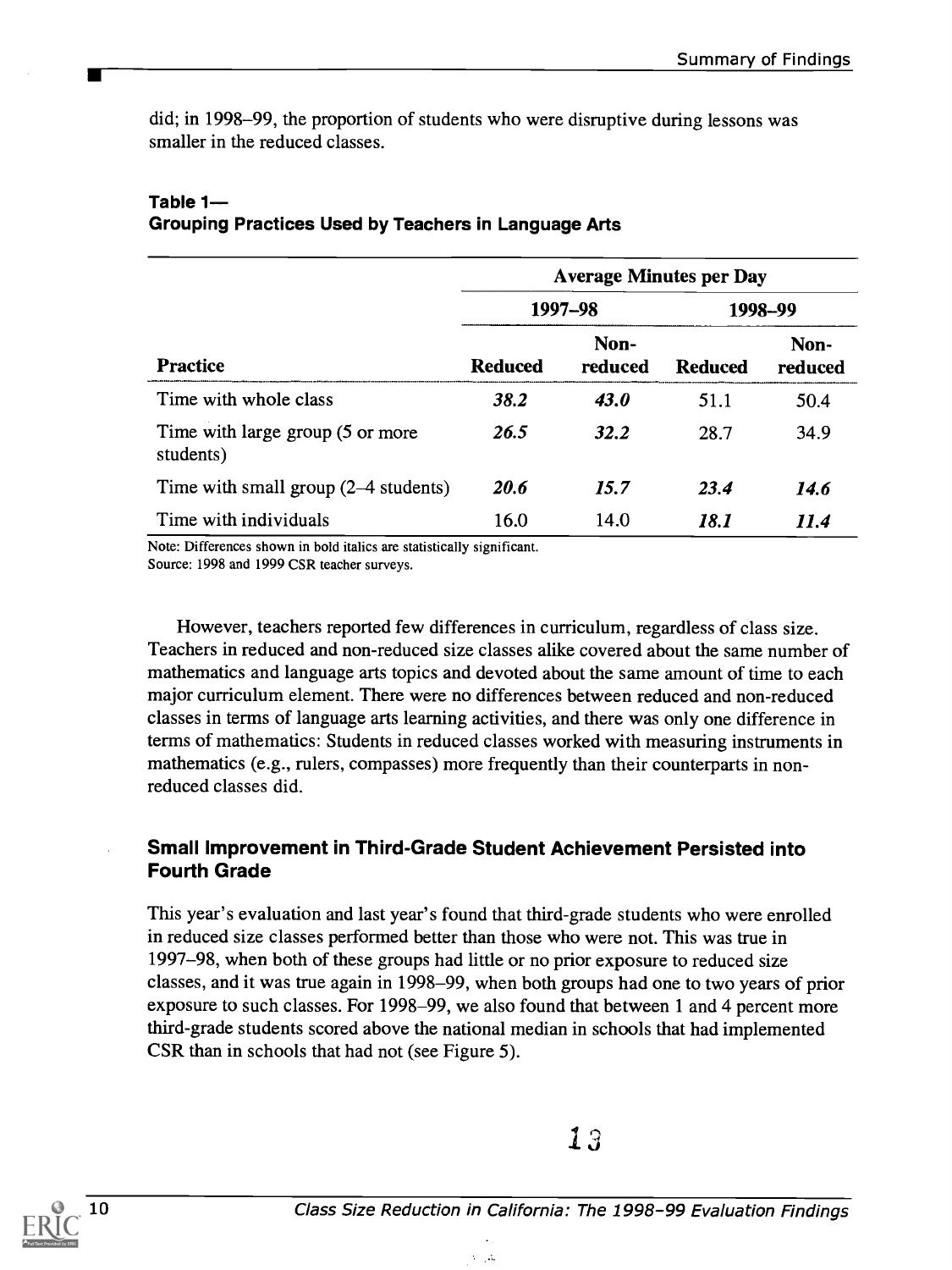



Moreover, we found that the gains in achievement were similar regardless of a school's student characteristics—that is, regardless of the percentage of minority, lowincome, or EL students in the school. This was true in 1997-98 and again in 1998-99.

In addition, there was evidence that the benefits of being in a reduced size class persisted after students returned to a large class for one year. In 1997-98, third-grade students who were in smaller classes had higher scores at the end of the year than did third-grade students who were in larger classes. In 1998-99, both of these groups were in fourth grade and thus in non-reduced size classes. At the end of fourth grade, students who had been in the smaller third-grade classes once again had higher scores than did students who had been in the larger third-grade classes. The difference in achievement at the end of fourth grade was smaller than the difference after third grade, but it was still statistically significant.<sup>6</sup> And the difference was observed whether students in the smaller classes had been in them for third grade alone or for both second and third grade. There

This analysis was based on students who were enrolled at the same school for at least three years.

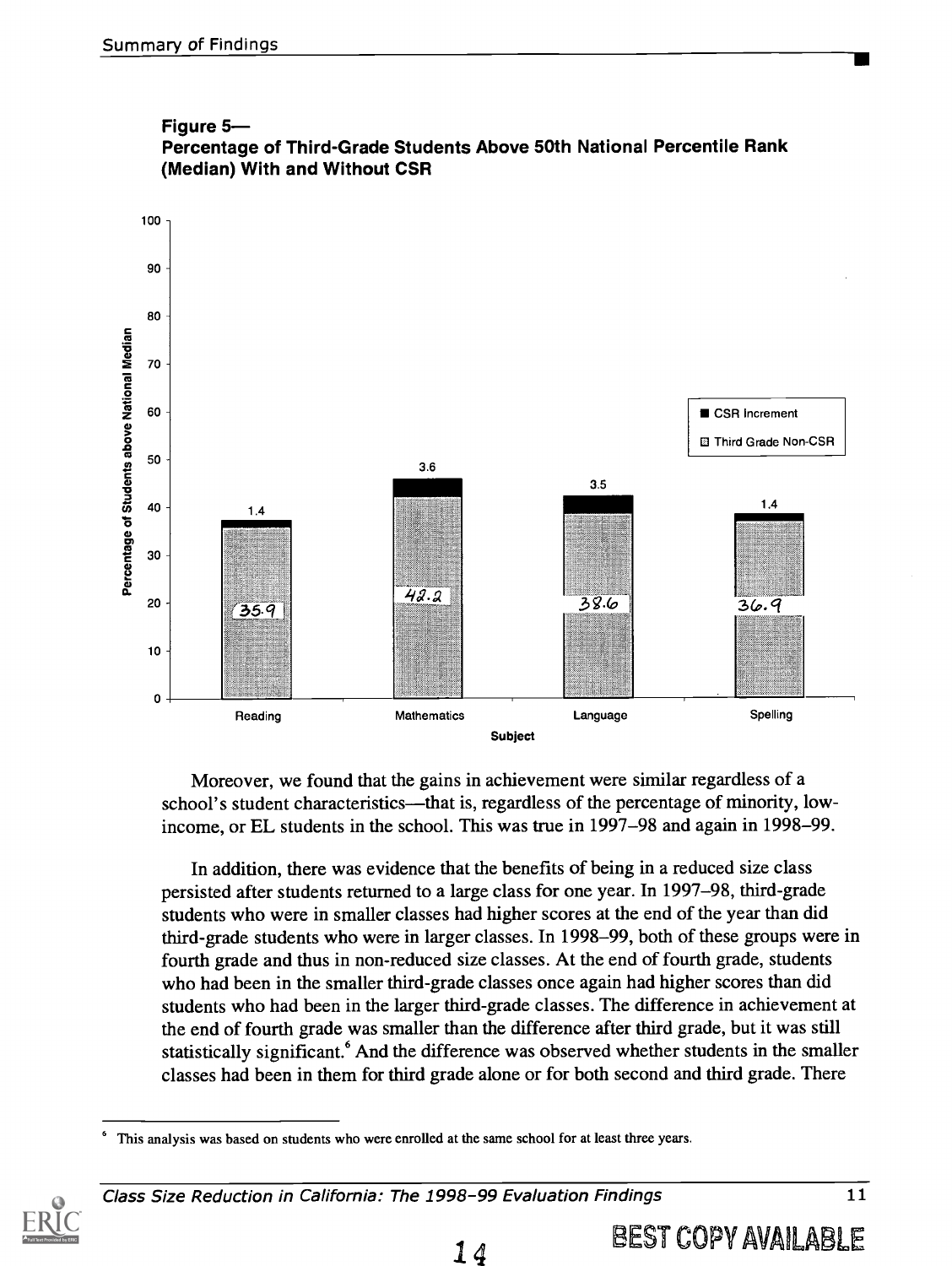were no lasting effects in fourth grade, however, for students who had participated in reduced size classes only in second grade.

When we looked at the state-level results, comparing the whole 1997-98 fourth-grade class that had little or no exposure to reduced size classes with the whole 1998-99 fourth-grade class that had over a year of exposure to CSR on average, we found no differences. We are more likely to see statewide effects from the CSR program in fourth grade in the future, when the total years of exposure will be greater.

#### CSR and Special Populations

The percentage of students identified as needing special education services was unaffected by CSR, although interviews in six large districts suggested that the number of students referred for special education assessment did increase with the implementation of CSR. However, the CSR program placed additional pressures on services for EL and special education students. As the program grew, many teachers switched from teaching these two groups of students to teaching in regular K-3 classes (see Table 2). Based on reports from superintendents, we estimate that in 1998-99 alone, about 1,000 teachers moved out of these programs and into K-3 classes.

#### Table 2

#### EL and Special Education Teachers Becoming Regular K-3 Teachers from 1995-96 to 1997-98

| <b>Transfer Type</b>               | 1995–96 | 1996–97 | 1997–98 |
|------------------------------------|---------|---------|---------|
| EL to regular $K-3$                | 65      | 420     | 509     |
| Special education to regular $K-3$ | 165     | 357     | 495     |

Note: Statewide estimates are based on responses to district surveys.

At the same time, more teachers were obtaining extra training to qualify for special certificates to work with minority and bilingual students.' Although the proportion of teachers with extra certification increased dramatically during this period, schools serving more EL students received proportionately fewer of these teachers (see Figure 6).

$$
\frac{1}{\sum_{\text{full heat Proof of by ERIC}}}
$$

The additional certificates are called Cross Cultural Language and Academic Development (CLAD) and Bilingual Cross Cultural Language and Academic Development (BCLAD) certificates.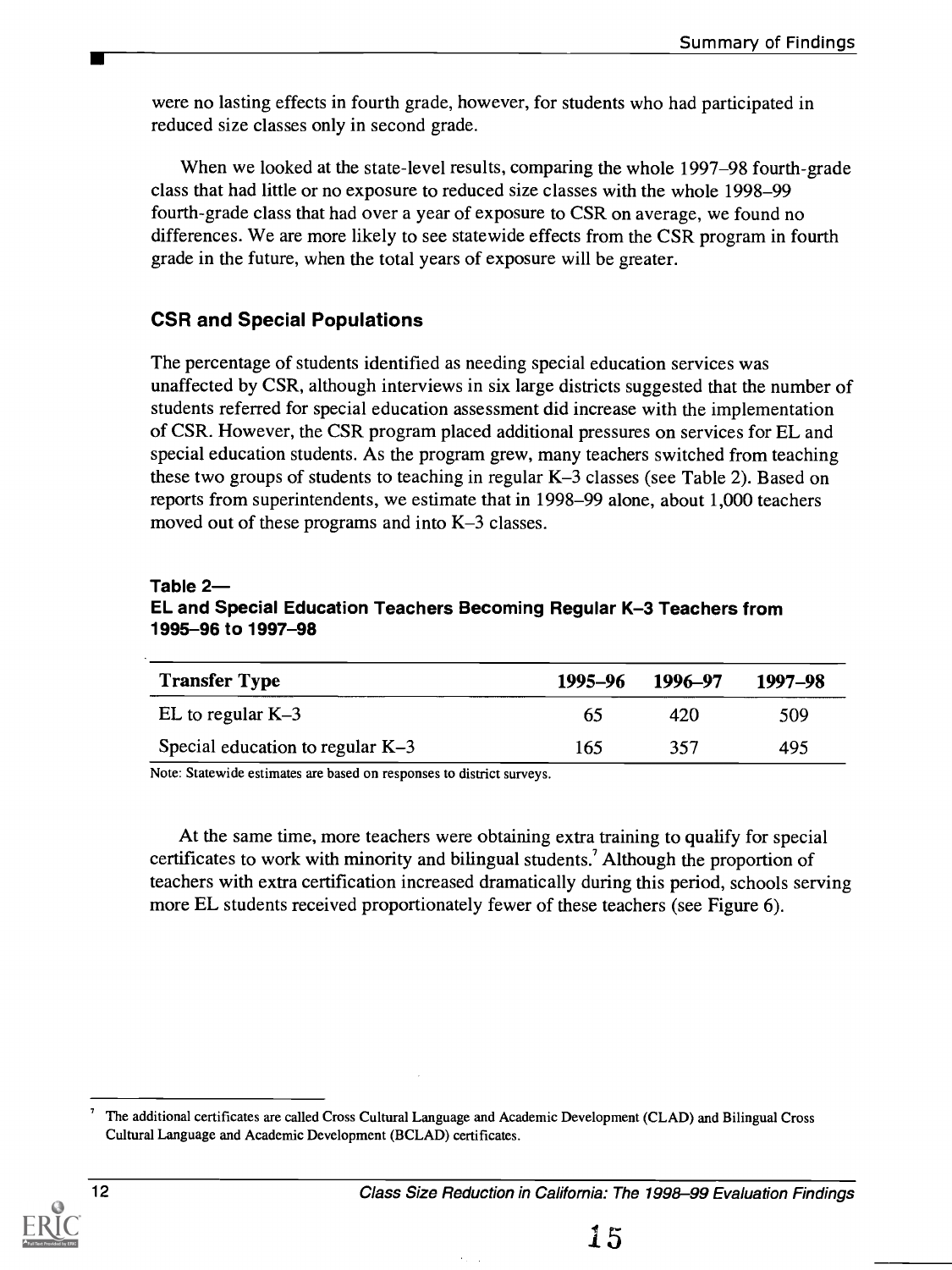

Figure 6

Source: CBEDS and R-30 Language Census Forms.

#### IMPORTANT CAVEATS

Some people will see the small positive effect on student achievement associated with the CSR program as good news, particularly given the still early stage of the program's implementation and the difficulties some schools have encountered with implementation. Other people may be disappointed that California's large investment of funds has produced such relatively small effects and that, thus far, the program has not reduced the gap in achievement between low-income, minority, or EL students and other students. We suggest caution in making too strong a judgment about the CSR program's effects on achievement at this early point in time. No one has ever implemented a class size reduction reform on this scale before, and it is difficult to establish criteria for success at this juncture. Additional time and experience are needed if we are to measure the cumulative effects of reduced size classes and to clarify what would be a reasonable standard for success. Students in the Tennessee STAR study had four years of class size



Class Size Reduction in California: The 1998-99 Evaluation Findings 713 13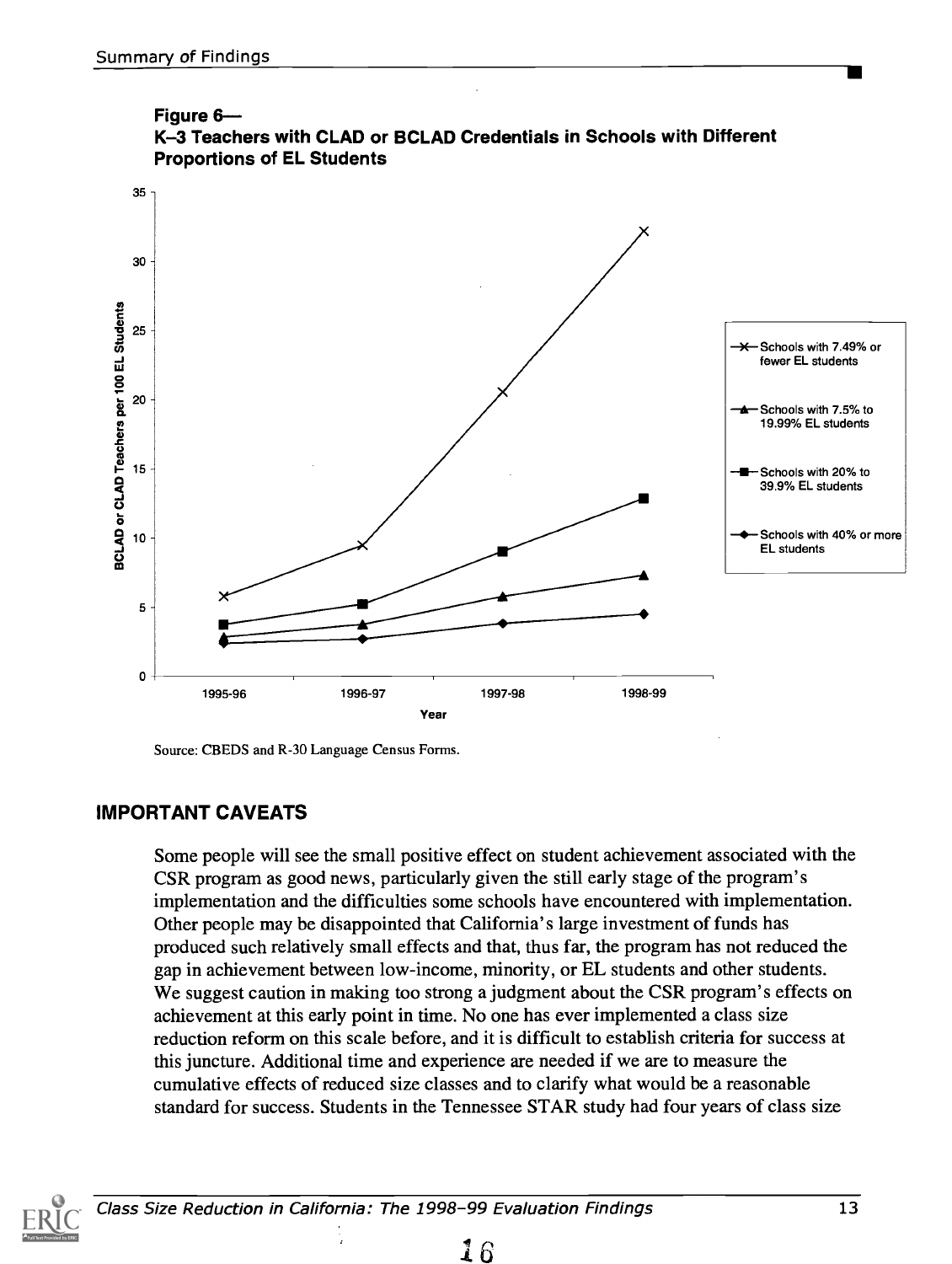reduction beginning in kindergarten, and no student in California has yet received this much instruction in reduced size classes.

#### IMPLICATIONS

One of the primary purposes of the CSR evaluation was to let policymakers know whether changes were needed to increase the benefits of the CSR program. Based on our research to date, we can make the following recommendations:

- **Stay the course. Policymakers should continue the CSR program in grades K–3 in** its basic form to allow the time necessary to realistically assess its impact.
- Address funding and facilities challenges to ensure they do not undermine the effectiveness of the CSR program. Policymakers should
	- periodically review the cost of CSR implementation at the district level and adjust the funding formula to ensure that the support provided for CSR covers the full cost.
	- analyze the funding allocation system for CSR to ensure that it is not leading to educationally unsound teacher or student assignment practices. The funding mechanism must support rational implementation of CSR if the program is going to have the greatest positive effect on student achievement.
	- provide annual cost of living adjustments for the CSR program.
	- take actions to remove the barriers that exist for the 15 percent of California's schools that have not reduced class size in kindergarten or third grade.
	- support state bond measures and other initiatives that help school districts expand, modernize, and maintain their facilities.
- Make sure that all state policies focused on improving California's teacher workforce address the full range of problems, including those exacerbated by the CSR program. Policymakers should
	- ensure that teacher qualifications in grades 4 and 5 are strengthened so that they do not undermine student gains made in K-3.
	- $-$  track the early career patterns of novice teachers in reduced K-3 classes to determine the relationship between CSR and early career retention.

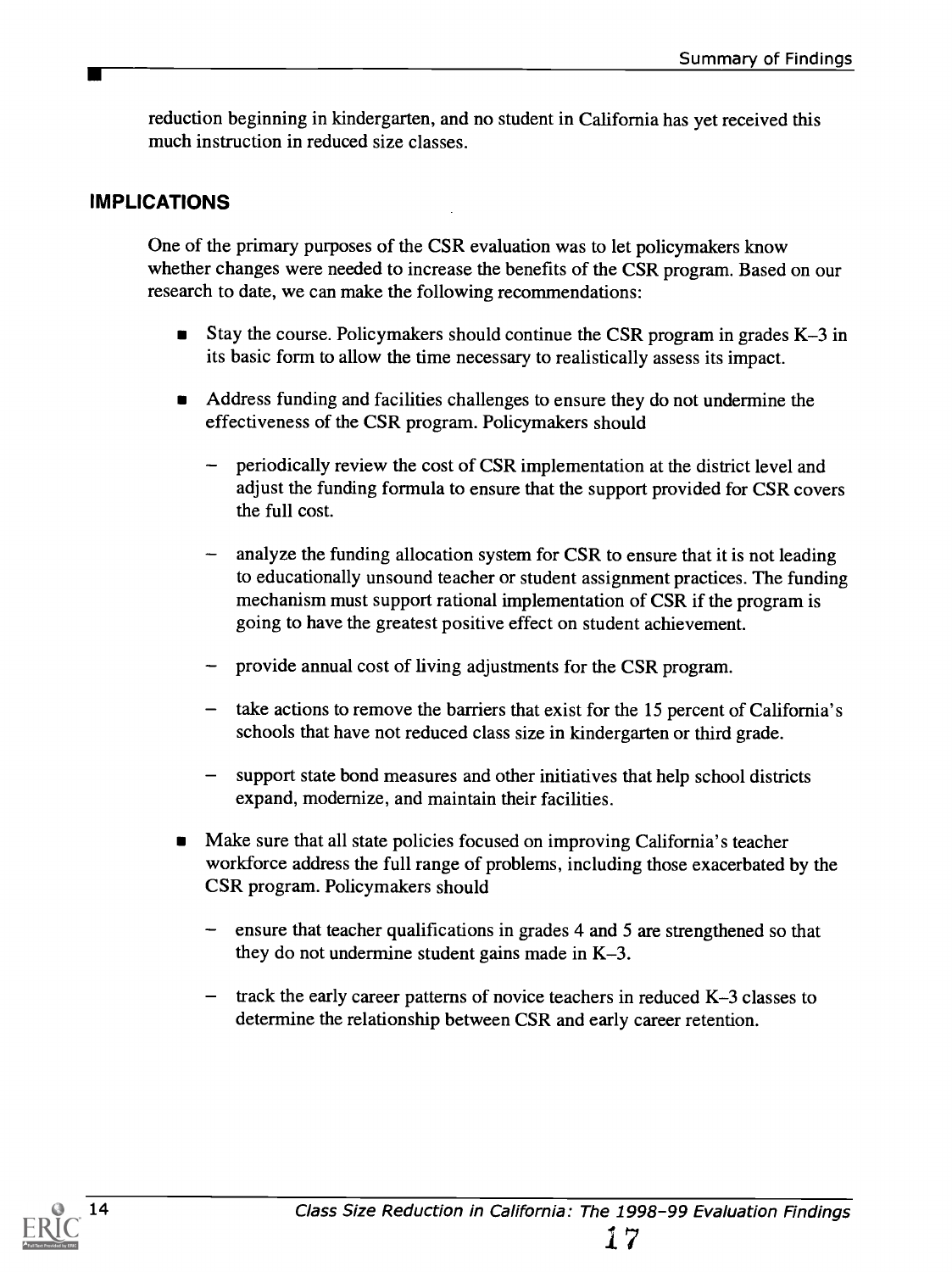- Make CSR in K-3 more effective for the schools and students most in need. Policymakers should
	- target funding designated to improve the qualifications of California's teacher workforce in schools serving low-income, minority, and EL students.
	- establish experimental pilot projects to investigate the benefits of further reductions in class size for low-income, minority, and EL students in the most essential subject areas.
	- continue to monitor the program's implementation to ensure that CSR does not threaten the availability of resources and teachers essential to meeting the needs of special education students.
- Encourage the strategic use of California's federal funds for class size reduction as a way to address the problems identified in this evaluation. Policymakers should
	- explore the use of federal class size reduction funds to complete the implementation of CSR, especially in schools with high percentages of Hispanic students.
	- ensure that any new state or federal CSR initiatives do not exacerbate the existing shortage of qualified teachers.
- Move quickly and boldly to mandate improvements in the state's education data system so that the effects of current reforms can be carefully investigated and future reform efforts can be meaningfully evaluated. Policymakers should
	- require that student identifiers be included on the SAT-9 files retained by the state so that student achievement can be linked across years.
	- develop secure data systems that allow information about teacher qualifications to be linked to student test scores. Qualified researchers can then use these data to help policymakers evaluate the effectiveness of their programs without revealing the identity of teachers and students
	- ensure that the mandated data system benefits both districts and the state by helping districts meet their needs for data and easy local record transfers on students, and by helping the state evaluate and report the success of its programs.
	- provide incentives for schools and districts to cooperate with state efforts to collect additional data. Some states make participation in state-sponsored programs or funding contingent on a school's cooperation with state data collection efforts.

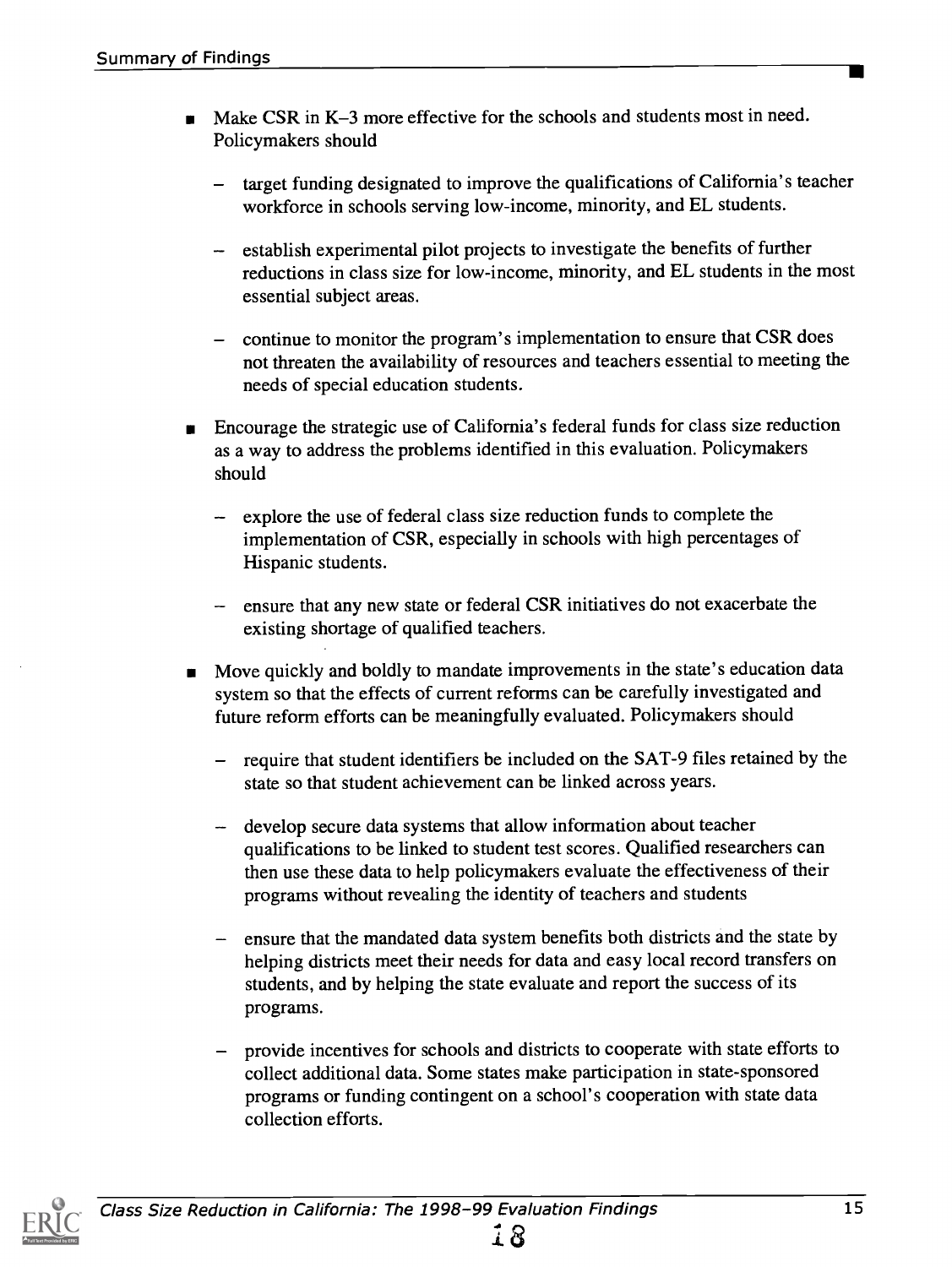- Evaluate future school reform efforts thoroughly to ensure that California gets the  $\blacksquare$ most value for its investments. Policymakers should
	- continue to fund careful evaluations of existing school improvement programs to assess the interactions between school reform variables, the status and effectiveness of implementation of various reforms, and the cost/benefit analysis related to improved student achievement.
	- conduct pilot projects or preliminary impact analyses before implementing costly school reforms in order to determine program effectiveness, costs and benefits, and possible unintended consequences.





n li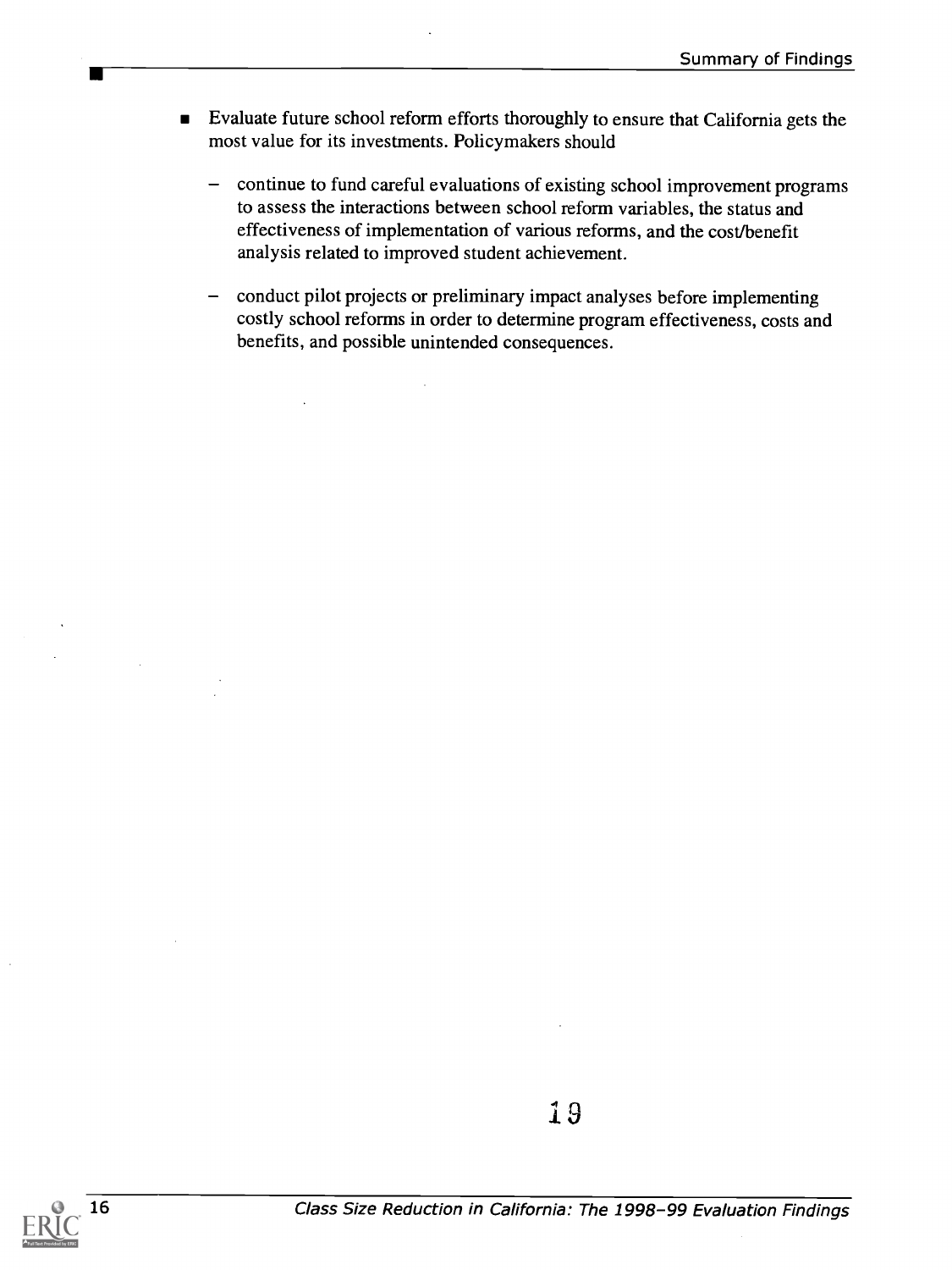### BEST COPY AVAILABLE

For additional copies of this summary contact EdSource, 4151 Middlefield Road, Suite 100, Palo Alto 94303-4743; phone 650-857-9604, fax 650-857-9618, or email edsource@edsource.org.

 $\mathbf{p}_2$ 

For copies of the technical report, Class Size Reduction in California: The 1998-99 Evaluation Findings contact Edwin Perez, AIR, 1791 Arastradero Road, Palo Alto, CA 94304-1337, phone 650-493-3550, fax 650-858-0958, or email eperez@air.org.

 $20$ 

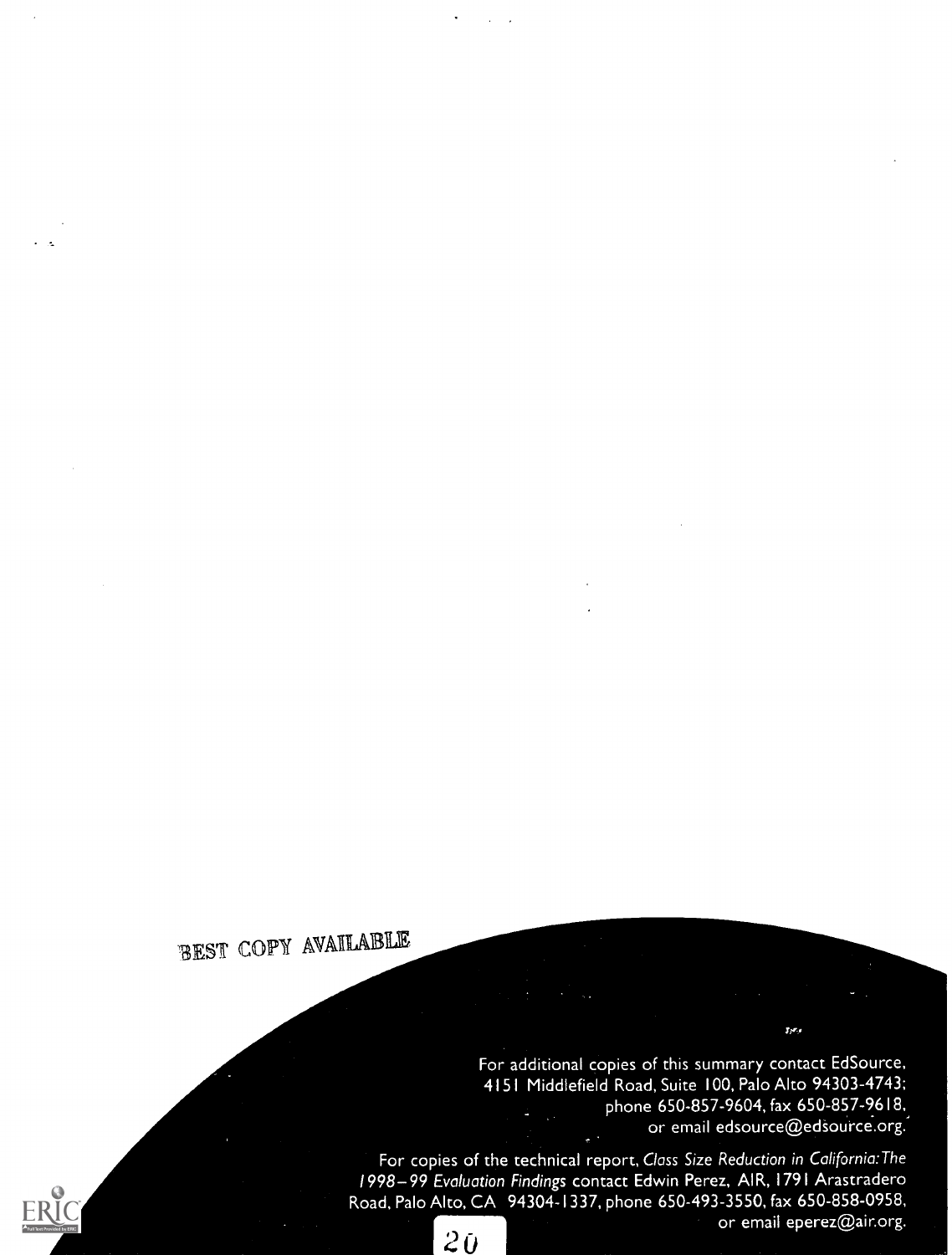### $\mathsf{CSR}$ Researching California's class size reduction reform<br>a partnership researching California's class size reduction reform

 $_{\rm 200}$  AIR RAND **PACE** EdSource<br>WestEd

'4-

**ERIC W.classize.org** 

BEST COPY AVAILABLE

21